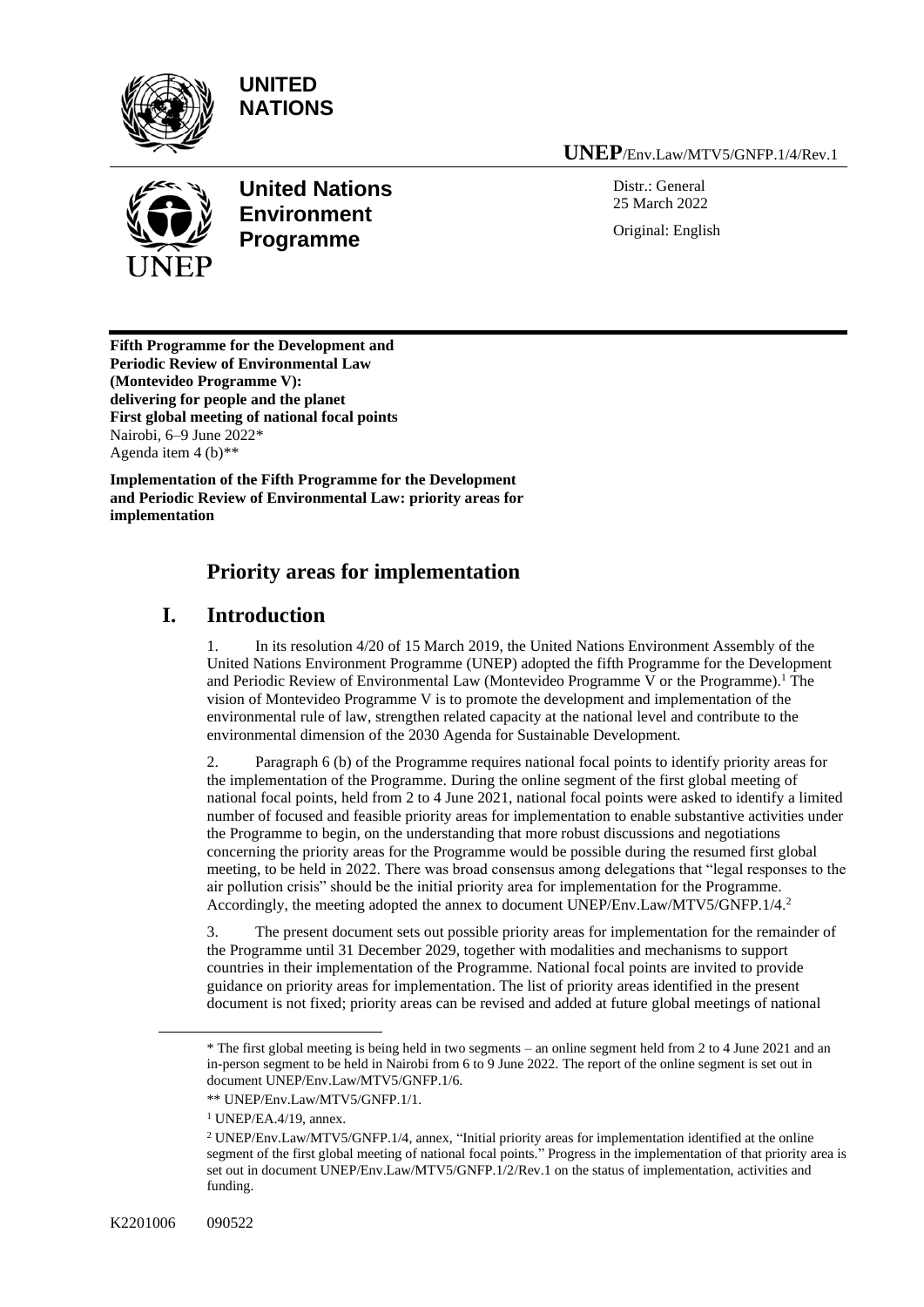focal points. In addition, the priority areas for implementation represent only some of the activities to be implemented. Additional activities within the scope of the Programme can and will continue to be undertaken, subject to availability of resources.

4. According to the most recent report in the Global Environment Outlook series published by UNEP, entitled *GEO-6: Healthy Planet, Healthy People*, the global environmental situation is deteriorating and the window for action is closing. Three interconnected crises – climate change, biodiversity loss and pollution – are placing global economic and social well-being at risk, while undermining opportunities to reduce poverty and inequality, realize human rights, and improve lives and livelihoods, as demonstrated by the increase in socioeconomic challenges during the ongoing coronavirus disease (COVID-19) pandemic. The three crises are largely driven by human activity, including unsustainable patterns of consumption and production. The 2030 Agenda for Sustainable Development was put in place to accelerate urgently needed cooperation and collective action, but today, the world continues on a path that places at risk the achievement of the Sustainable Development Goals, especially those relating to the environment.<sup>3</sup>

5. The role of environmental law – and more specifically environmental rule of law – in addressing those challenges is clear. Effective laws and strong institutions provide the enabling environment necessary to achieve the Sustainable Development Goals and other relevant environment-related commitments. As is outlined in the UNEP publication *Environmental Rule of Law: First Global Report*, well-designed laws implemented by capable government institutions that are held accountable by an informed and engaged public ensure that environmental goals and commitments can be achieved. At the same time, environmental challenges cannot be effectively addressed with environmental law solutions exclusively. The design and delivery of strategic activities under Montevideo Programme V are focused on areas in which environmental law interventions can have the greatest impact.

6. In its resolution 4/20, the Environment Assembly requested the Executive Director of UNEP to implement Montevideo Programme V through the UNEP programmes of work for the decade beginning in 2020, and in a manner that was fully consistent with the relevant medium-term strategies of UNEP. The UNEP medium-term strategy for the period 2018–2021 identified seven priority areas of focus: climate change; resilience to disasters and conflicts; healthy and productive ecosystems; environmental governance; chemicals, waste and air quality; resource efficiency; and environment under review. The UNEP medium-term strategy for the period 2022–2025 places the focus of the work of UNEP on developing responses and deploying solutions that aspire to achieve three interlinked and mutually reinforcing strategic objectives: "climate stability", defined as the achievement of net zero greenhouse gas emissions and resilience in the face of climate change; "living in harmony with nature", meaning that humanity prospers in harmony with nature; and "towards a pollution-free planet", meaning that pollution is prevented and controlled, while good environmental quality and improved health and well-being are ensured for all. Those three principal areas of action are underpinned by two foundational subprogrammes (science-policy interface and environmental governance) and facilitated by two enabling subprogrammes (finance and economic transformation and digital transformation).<sup>4</sup>

## **II. Member State needs assessment survey**

7. In January 2021, the secretariat sent an online survey to all national focal points to solicit input on the priority areas for the implementation of the Programme. In the survey, national focal points were asked to identify priority activities under the Programme. They were also asked to suggest up to three initial priority areas for implementation that could be considered at the online segment of their first global meeting. Responses were received from national focal points in 41 Member States and were used to inform the following proposals.

## **III. Priority areas for implementation**

8. The results of the survey, the requirements of the Programme, consultations with internal and external stakeholders and inputs from national focal points at the online segment of the first global meeting of national focal points have contributed to the identification of the priority areas for

<sup>3</sup> Sustainable Development Goals Report (New York, 2021)[: unstats.un.org/sdgs/report/2021/The-Sustainable-](https://unstats.un.org/sdgs/report/2021/The-Sustainable-Development-Goals-Report-2021.pdf)[Development-Goals-Report-2021.pdf.](https://unstats.un.org/sdgs/report/2021/The-Sustainable-Development-Goals-Report-2021.pdf) Accessed in March 2021.

<sup>4</sup> More information about the UNEP medium-term strategy for the period 2022–2025 is available at [www.unep.org/resources/policy-and-strategy/people-and-planet-unep-strategy-2022-2025.](http://www.unep.org/resources/policy-and-strategy/people-and-planet-unep-strategy-2022-2025) Accessed in February 2022.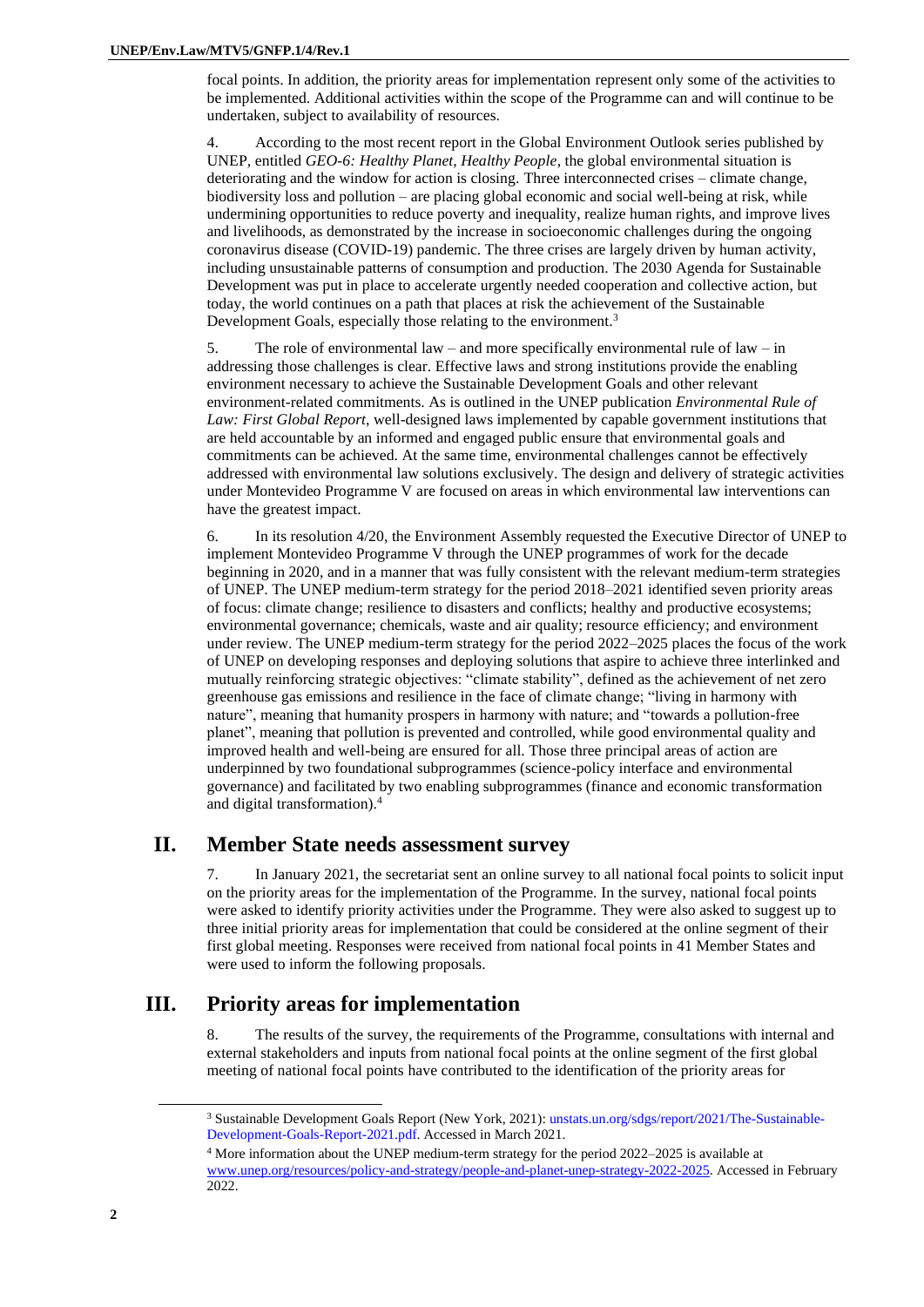implementation. The proposed three core and interlinked priority areas for the implementation of the Programme, which are climate change, biodiversity and pollution, supplemented by relevant cross-cutting activities, contribute to addressing the three core and other objectives and to achieving the vision of the Programme. Relevant cross-cutting activities are those that contribute to addressing all three core priorities. By aligning with the three core pillars of the UNEP medium-term strategy for the period 2022–2025, Montevideo Programme V can serve as the principal delivery mechanism for UNEP to provide environmental rule of law support to countries and in delivering the core priorities and the foundational subprogramme on environmental governance of its medium-term strategy.

9. The priority areas for implementation and cross-cutting activities will be reviewed and amended as necessary at each global meeting of national focal points. During implementation, the prioritization of the activities within each priority area and the cross-cutting activities will be discussed and finalized in consultation with the steering committee for implementation. The identification of priorities and cross-cutting activities is also necessary to enable the secretariat to provide an informed estimate of the resources needed to implement the activities under the Programme. All activities under the Programme will be subject to available resources and will be implemented in accordance with the Programme's implementation guidelines (para. 5 of the Programme) and in consultation and cooperation with the secretariats of multilateral environmental agreements, as appropriate, to ensure that efforts are mutually supportive.

10. The priority areas for implementation will inform decisions on where the focus of implementation should be placed in accordance with the vision and objectives defined in the Programme, and subject to the relevant policies, rules and procedures of UNEP. Support provided under the Programme will be prioritized towards requests that align with the priority areas and cross-cutting activities, and criteria for assessing requests are outlined in part V of the present note. Nevertheless, in line with its paragraph 5 (a), Montevideo Programme V is required to respond to the needs and priorities of countries. Accordingly, countries may request support on any matter of environmental law that is aligned with the vision and objectives of the Programme (paras. 2 and 3 of the Programme).

### **A. Priority area 1: legal responses to address the pollution crisis**

#### **1. Strategy**

11. In collaboration with relevant partners and stakeholders,<sup>5</sup> and in cooperation, as appropriate, with the secretariats of multilateral environmental agreements to ensure the mutual supportiveness of efforts, support countries to strengthen, develop or implement appropriate legal instruments and frameworks and build the related capacity to prevent, control and manage pollution of the air and of freshwater, marine, coastal and terrestrial environments that could affect the environment and human health. This may include support for the strengthened implementation of multilateral environmental agreements, taking into account the developments, guidance and tools relating to multilateral environmental agreements and those of other existing frameworks on chemicals and waste.

#### **2. Actions**

12. Undertake or update national, regional and global assessments of legal frameworks on pollution, in collaboration with Montevideo national focal points, designated country contacts of the multilateral environmental agreements and other relevant partners and stakeholders, and provide the associated practical guidance for countries on developing or strengthening legal frameworks and their implementation (for example, model legislation and sample approaches, best practices and model indicators, taking into account the diversity of national circumstances), to prevent, control and manage environmental pollution.

13. Support countries in the review and development of adequate and effective subnational, national, regional or international legal and institutional frameworks relating to environmental pollution, taking into account the need to incentivize relevant actors towards circular approaches and zero pollution.

14. Support countries to strengthen the effective implementation of legal and institutional frameworks relating to environmental pollution.

<sup>5</sup> The partners and stakeholders include national and international governmental and non-governmental entities that align with the vision and objectives of the Programme and that have been collaborating, or may collaborate in the future, with UNEP to maximize synergies in achieving common goals.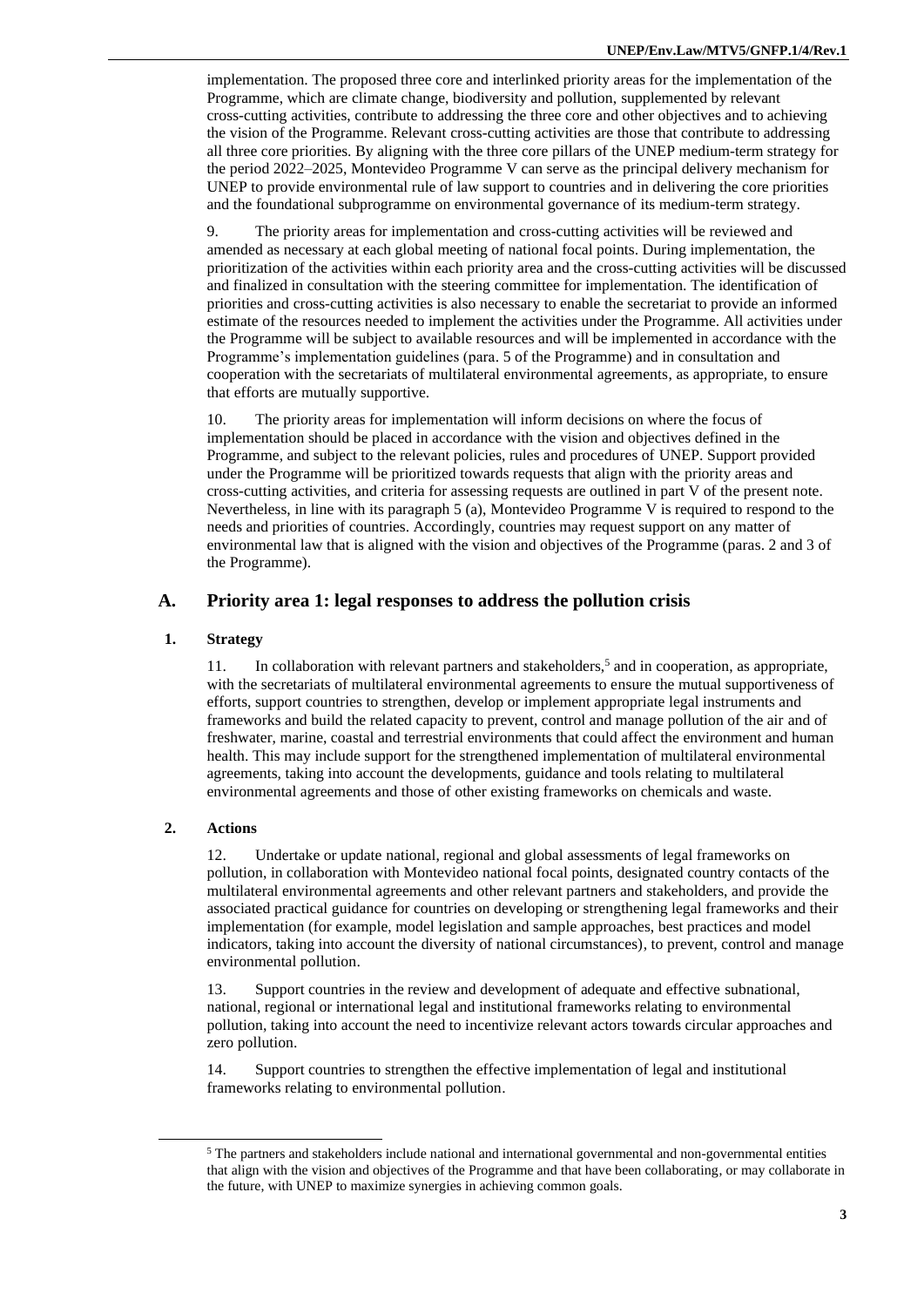15. Support enhanced and sustainable capacity-building for all stakeholders (in particular for judges, prosecutors and other enforcement officials) for the increased effectiveness of legal and institutional frameworks relating to environmental pollution, including through partnership with judicial institutes and networks.

#### **3. Outcomes**

16. By 2025, at least 20 countries<sup>6</sup> will have been supported to strengthen, develop or implement appropriate legal and institutional frameworks and build the related capacity to prevent, control and manage pollution of the air and of freshwater, marine, coastal and terrestrial environments that could affect the environment and human health, including through support for the strengthened implementation of multilateral environmental agreements and other existing frameworks on chemicals and waste.

17. By 2030, significant progress will have been made towards a pollution-free planet as a result of the contribution of Montevideo Programme V, which will have supported at least 25 additional countries to strengthen, develop or implement appropriate legal and institutional frameworks and build related capacity to prevent, control and manage pollution of the air and of freshwater, marine, coastal and terrestrial environments that could affect the environment and human health, including through support for the strengthened implementation of multilateral environmental agreements and other existing frameworks on chemicals and waste.

### **B. Priority area 2: legal responses to combat the climate crisis**

#### **1. Strategy**

18. In collaboration with relevant partners and stakeholders, support countries to strengthen, develop or implement appropriate legal and institutional frameworks at the subnational or national level and build the related capacity to mitigate and adapt to climate change, contributing to the goals of the Paris Agreement and other relevant multilateral environmental agreements.

#### **2. Actions**

19. Undertake or update national, regional and global assessments of legal and institutional frameworks, in collaboration with Montevideo national focal points, designated country contacts of the multilateral environmental agreements and other relevant partners and stakeholders, and provide associated practical guidance for countries on developing or strengthening subnational or national legal frameworks and their implementation (for example, model legislation and sample approaches, best practices and model indicators, taking into account the diversity of national circumstances), with regard to climate change.

20. Undertake or update, in collaboration with Montevideo national focal points and other relevant partners and stakeholders, the monitoring and dissemination of data and information on climate litigation trends.

21. Support countries in the review and development of adequate and effective subnational or national legal and institutional frameworks relevant to climate change, taking into account the need to incentivize relevant actors towards achieving net zero emissions.

22. Support countries to strengthen the effective implementation of legal and institutional frameworks with regard to climate change.

23. Support enhanced and sustainable capacity-building for all stakeholders (in particular for judges, prosecutors and other enforcement officials) for increased effectiveness of legal and institutional frameworks on climate change, including through partnership with judicial institutes and networks and biennial publications on the global status of climate litigation.

#### **3. Outcomes**

24. By 2025, at least 20 countries<sup>7</sup> will have been supported to strengthen, develop or implement appropriate legal and institutional frameworks at the subnational or national level and build the related

<sup>6</sup> This estimate is based on the assumption that three thematic priority areas will be chosen during the in-person segment of the first global meeting of national focal points.

<sup>7</sup> See footnote 6.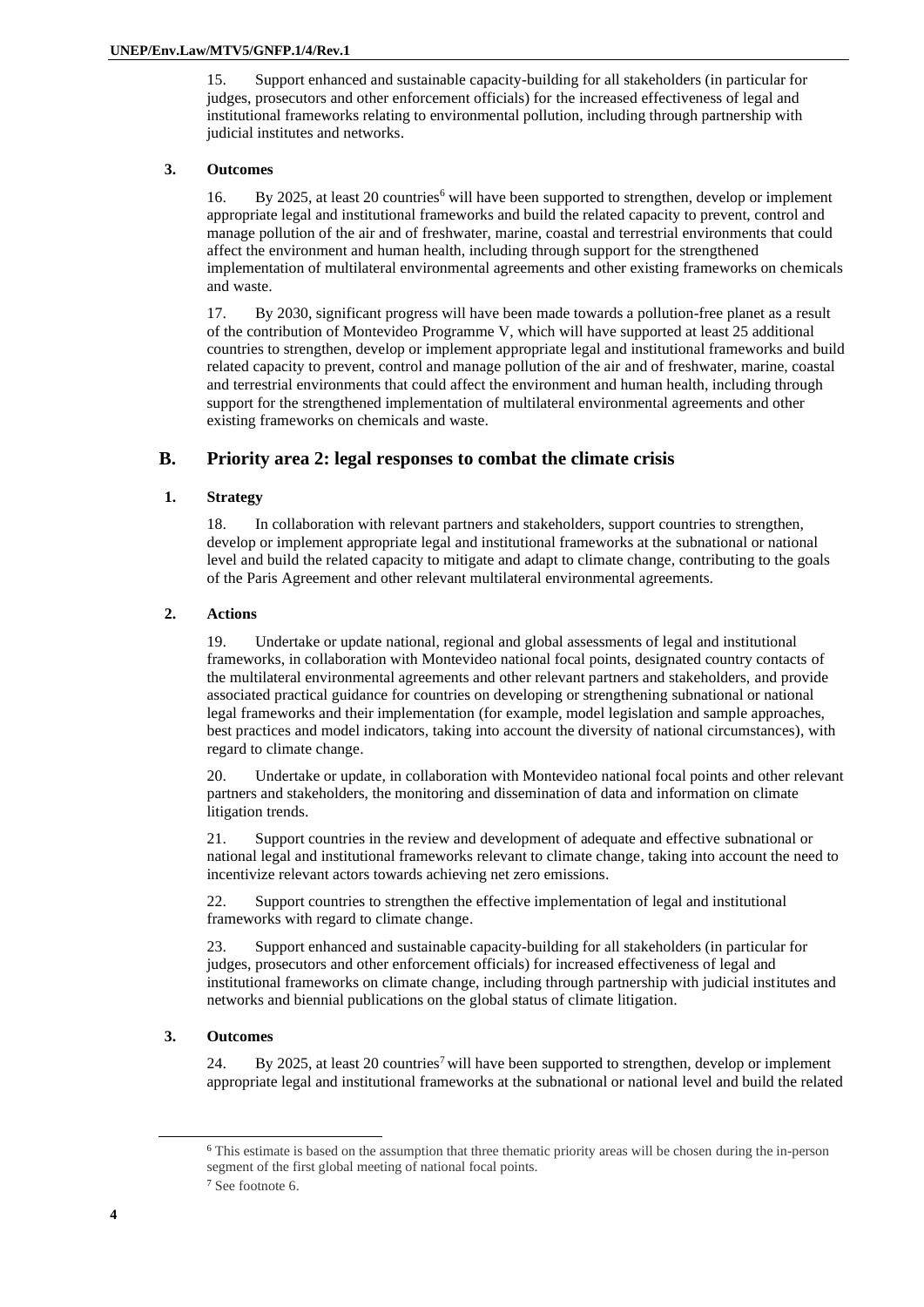capacity to mitigate and adapt to climate change, contributing to the goals of the Paris Agreement and other relevant multilateral environmental agreements.

25. By 2030, government and non-government development actions will be fully compatible with the long-term goals of the Paris Agreement as a result of the contribution of Montevideo Programme V, which will have supported at least 25 additional countries to strengthen, develop or implement appropriate legal and institutional frameworks at the subnational or national level and build the related capacity to mitigate and adapt to climate change.

## **C. Priority area 3: legal responses to combat the biodiversity crisis**

#### **1. Strategy**

26. In collaboration with relevant partners and stakeholders, and in cooperation, as appropriate, with the secretariats of multilateral environmental agreements, support countries to strengthen, develop or implement appropriate legal and institutional frameworks and build related capacity regarding the implementation of relevant goals and commitments under biodiversity-related conventions and other agreements, including the post-2020 global biodiversity framework that is expected to be adopted in 2022 by the Conference of the Parties to the Convention on Biological Diversity at its fifteenth meeting.

#### **2. Actions**

27. Undertake or update national, regional and global assessments of legal and institutional frameworks, in collaboration with Montevideo national focal points, designated country contacts of the multilateral environmental agreements and other relevant partners and stakeholders, and provide associated practical guidance and tailored technical assistance for countries on developing or strengthening subnational or national legal and institutional frameworks and their implementation (for example, legislative guidance materials, model legislation and sample approaches, best practices and model indicators, taking into account the diversity of national circumstances) with regard to the implementation of relevant goals and commitments under biodiversity-related conventions and other agreements, including the post-2020 biodiversity framework.

28. Support countries in the review and development of adequate and effective subnational or national legal and institutional frameworks relevant to implementation, monitoring and reporting for relevant goals and commitments under biodiversity-related conventions and other agreements, including the post-2020 global biodiversity framework.

29. Support countries to strengthen the effective implementation of environmental law and legal frameworks relevant to the implementation of relevant goals and commitments in biodiversity-related conventions and other agreements, within the framework of triangular and South-South cooperation, including the post-2020 global biodiversity framework.

30. Support enhanced and sustainable capacity-building for all stakeholders (in particular for judges, prosecutors and other enforcement officials), including through partnership with judicial institutes and networks, for the increased effectiveness of legal and institutional frameworks appropriate for the implementation of relevant goals and commitments under biodiversity-related conventions and other agreements, including the post-2020 global biodiversity framework.

#### **3. Outcomes**

31. By 2025, at least 20 countries<sup>8</sup> will have been supported to strengthen, develop or implement appropriate legal and institutional frameworks and to build the related capacity for the implementation of relevant goals and commitments under biodiversity-related conventions and other agreements, including the post-2020 global biodiversity framework.

32. By 2030, nature will have started to recover and will be contributing positively to ecosystem stability and human well-being through the contribution of Montevideo Programme V, which will have supported at least 25 additional countries to strengthen, develop or implement appropriate legal and institutional frameworks and build the related capacity for the implementation of relevant goals and commitments under biodiversity-related conventions and other agreements, including the post-2020 global biodiversity framework.

<sup>8</sup> See footnote 6.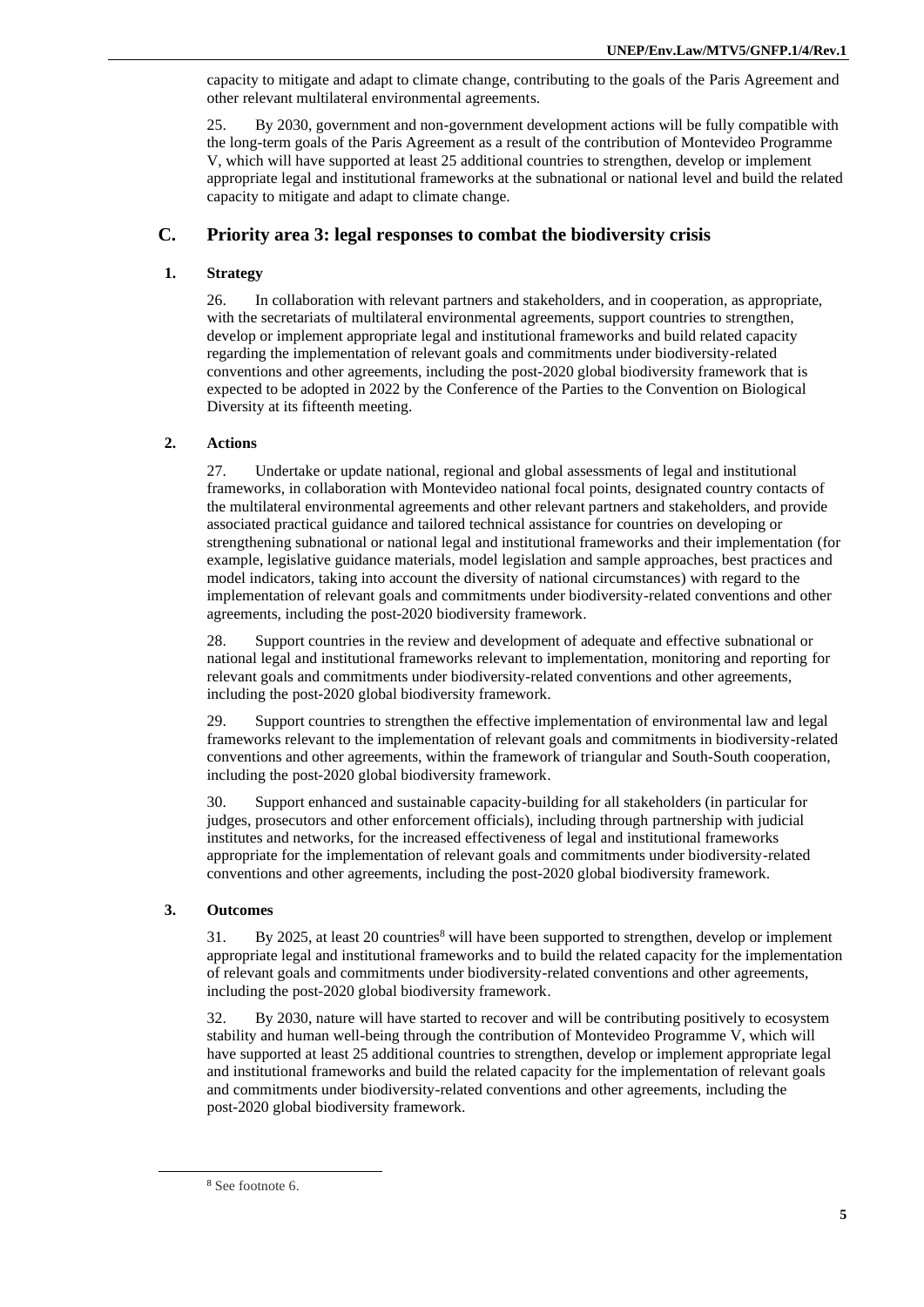## **D. Cross-cutting activities: integrated legal responses to address the triple planetary crisis**

#### **1. Strategy**

33. In collaboration with relevant partners and stakeholders, support countries to advance environmental rule of law through cross-cutting and integrated activities that help to address the triple planetary crisis, including by providing support to implement multilateral environmental agreements, in cooperation with the secretariats of multilateral environmental agreements, as appropriate, to ensure the mutual supportiveness of efforts that are consistent with the vision, objectives and strategic activities of Montevideo Programme V.

### **2. Actions**

#### **(a) Strengthening information and data exchange and raising awareness of the role of environmental law**

34. Taking into account information exchange obligations, mechanisms and tools under multilateral environmental agreements, develop innovative methodologies, including for environmental impact assessments; promote information and data exchange among stakeholders involved in the development, implementation and enforcement of environmental law; and raise awareness of environmental law at different levels, including through the following:

(a) Maintain the UNEP Law and Environment Assistance Platform (UNEP-LEAP) as an information and data exchange platform for Montevideo national focal points;

(b) Undertake triangular and South-South cooperation activities on environmental law relating to information and data exchange, including support for possible mentorship or twinning programmes between courts, legal clinics and Governments;

(c) Provide support to judicial institutes and networks, including by expanding the online UNEP Judicial Portal,<sup>9</sup> created in cooperation with the Global Judicial Institute on the Environment,<sup>10</sup> whose purpose is to facilitate information and data exchange among judges and other legal stakeholders globally;

(d) Develop and support initiatives to break down working silos between different stakeholders, including through the development of multidirectional partnerships in environmental rule of law with United Nations regional commissions and other subregional and regional organizations and by facilitating information-sharing with the secretariats of multilateral environmental agreements;

(e) Support initiatives to raise awareness among legal professionals and other key stakeholders of the role of environmental law, including by establishing partnerships and conducting joint training activities with law societies, bar associations and law enforcement authorities (such as customs officials, police and investigators), and by conducting outreach through film and media with children and young people, women, networks of environmental human rights defenders, business and private sector actors, and civil society and faith-based organizations, to disseminate information on key topics of environmental law;

(f) Provide support to Montevideo national focal points to discuss and identify emerging concepts, principles and practices relevant to the development and implementation of environmental law, including by examining commonalities with other fields of law;

(g) Explore and promote the role of indigenous peoples and local communities in advancing environmental rule of law, and create awareness of legal pluralism and of traditional governance and participation practices in environmental matters;

(h) Explore and promote the role of faith-based institutions in advancing environmental rule of law and build on the dialogues and partnerships established by the UNEP Faith for Earth Initiative:<sup>11</sup>

<sup>&</sup>lt;sup>9</sup> judicialportal.informea.org.

<sup>10</sup> [www.iucn.org/commissions/world-commission-environmental-law/our-work/task-forces/global-judicial](http://www.iucn.org/commissions/world-commission-environmental-law/our-work/task-forces/global-judicial-institute-environment)[institute-environment.](http://www.iucn.org/commissions/world-commission-environmental-law/our-work/task-forces/global-judicial-institute-environment)

<sup>11</sup> [www.unep.org/about-un-environment/faith-earth-initiative.](http://www.unep.org/about-un-environment/faith-earth-initiative) Accessed in February 2022.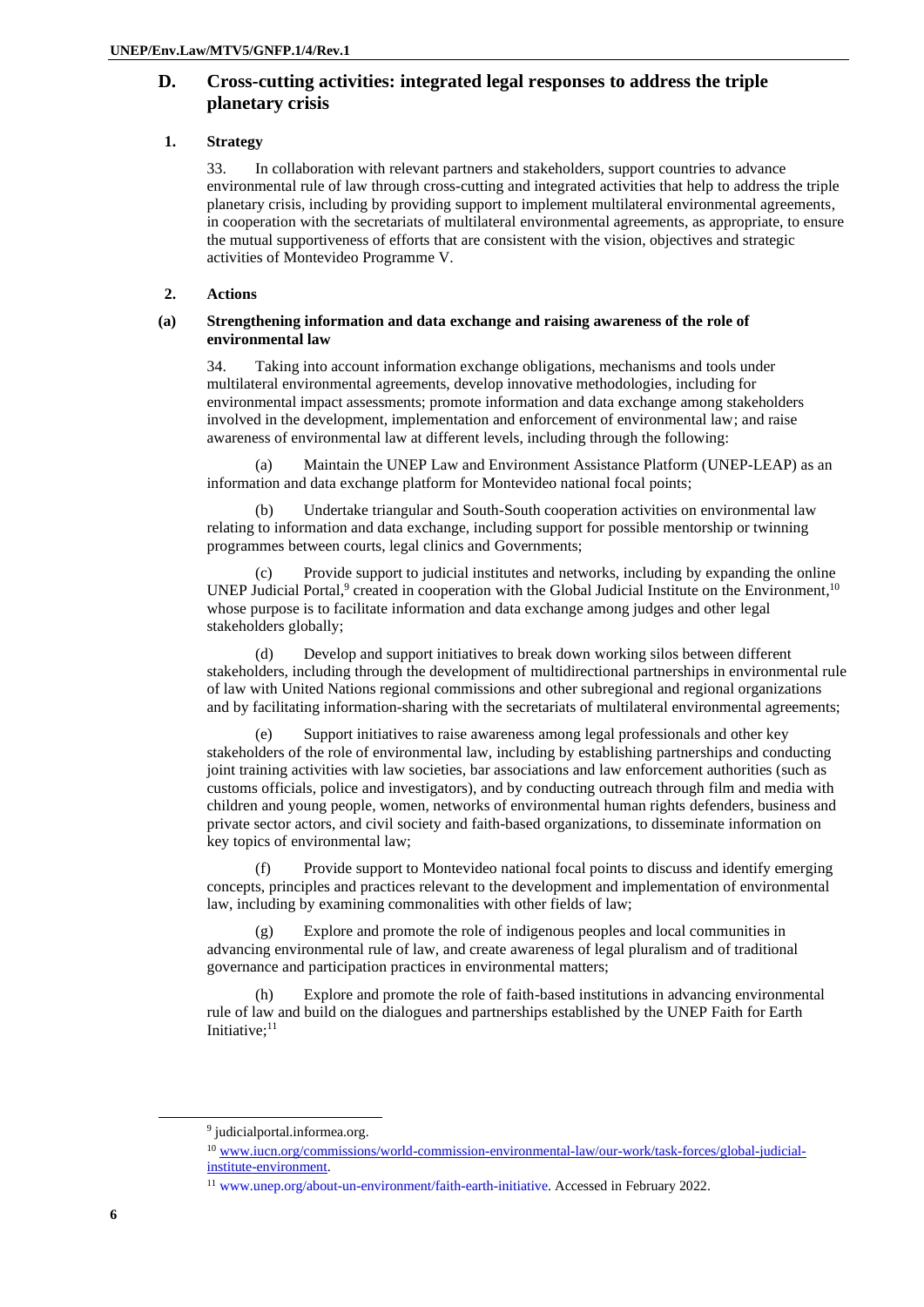(i) Explore advocacy, awareness and behaviour change strategies to improve the design and implementation of environmental rule of law initiatives and support communication initiatives by partners to raise awareness of environmental law in targeted contexts.

#### **(b) Enhancing access to environmental information, public participation in environmental decision-making and access to justice in environmental matters**

35. Develop and promote access rights initiatives, including through the following:

(a) Provide support to countries, upon request, in the development and implementation of national, subregional, regional or global legal instruments relevant to access rights, taking into account legal pluralism and the traditional governance and participation practices in environmental matters used by indigenous peoples and local communities;

(b) Develop awareness-raising materials on access rights, including for indigenous peoples, women, children, young people, environmental human rights defenders and faith-based organizations;

(c) Provide support for the establishment and strengthening of environmental courts and tribunals at the subnational, national and regional levels to promote access to justice in environmental matters;

(d) Provide support for the development or strengthening of environmental law legal clinics as a mechanism to promote public participation and access to justice in environmental matters;

(e) Provide support to countries to build awareness-raising and capacity-building programmes for, among other things, law societies and bar associations; public, judicial and administrative officials; policymakers; national human rights institutions and jurists;

(f) Provide support for the subregional, regional and global exchange of information and experiences and for the sharing of good practices on access rights;

(g) Undertake studies on emerging areas in environmental law to enhance access to information on environmental law.

#### **(c) Strengthening the relationship between environmental law and the three pillars of the Charter of the United Nations**

36. Promote the recognition of the mutually reinforcing relationship between environmental law and the three pillars of the Charter of the United Nations, namely human rights, peace and security, and development, including through the following:

Undertake joint activities with United Nations entities and specialized agencies, including the United Nations Secretariat, the United Nations Development Programme and United Nations country teams, on advancing environmental rule of law in countries in crisis and in post-conflict countries;

(b) Support the implementation of the United Nations Secretary-General's Call to Action for Human Rights;<sup>12</sup>

(c) In collaboration with the Office of the United Nations High Commissioner for Human Rights and other relevant partners and stakeholders, develop and implement initiatives to promote and protect the human right to a clean, healthy and sustainable environment, including through the preparation of practical guides and models of best practices;

(d) Develop and implement initiatives to support countries in building back better and greener from the COVID-19 pandemic.

#### **(d) Strengthening education and capacity-building in environmental law**

37. Encourage and facilitate action on environmental law, with a view to empowering people and communities and strengthening the institutional capacity of countries to address environmental matters, including through the following:

(a) Partner with universities, academic institutions, legal education boards, research institutes, law networks, law societies, bar associations and other relevant organizations to scale up environmental law education, including by providing support for curriculum development, train-the-trainers programmes, twinning programmes, scholarships and legal clinics;

<sup>&</sup>lt;sup>12</sup> For more information, se[e www.un.org/en/content/action-for-human-rights/index.shtml.](http://www.un.org/en/content/action-for-human-rights/index.shtml) Accessed in February 2022.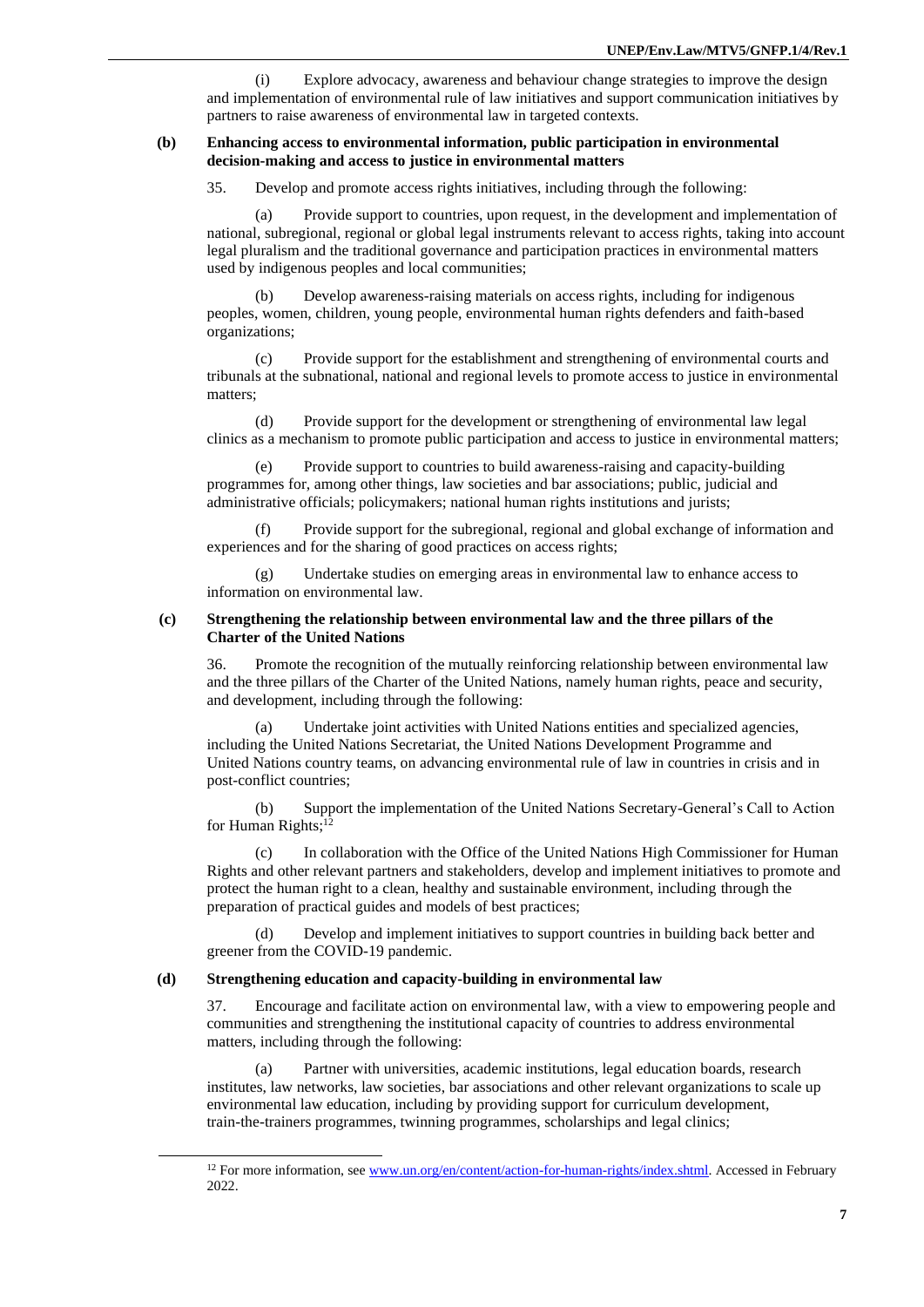(b) Support child and youth education on environmental law through environmental legal education initiatives;

(c) Collaborate with technology organizations to scale up initiatives to digitize and disseminate environmental law education materials to reach more people, especially in the global South;

(d) Collaborate with judicial training institutes, judicial networks, law academies, law societies, bar associations and other organizations to promote training for legal professionals and enforcement officials;

(e) Explore and promote awareness of legal pluralism, traditional governance and participation practices in environmental matters, including alternative dispute resolution techniques and traditional conflict resolution techniques used by indigenous peoples and local communities, and take into account such techniques with regard to environmental legal education initiatives;

(f) Support initiatives to train and educate relevant workers in both the formal and informal sectors in environmental law;

(g) Support the development of online teaching and learning tools in environmental law, including compliance training on multilateral environmental agreements, within the framework of triangular and South-South cooperation;

(h) Support the sharing of good practices and advances in emerging and established areas of environmental law, with a focus on legal approaches to address the pollution, biodiversity and climate crises, through environmental law conferences and symposiums at the national and regional levels.

#### **(e) Strengthening regulatory frameworks regarding environmental, social and governance issues and the private sector**

38. Support countries to strengthen legal and institutional frameworks that create incentives towards sustainability across the financial sector, including through the following:

(a) Undertake or update national, regional and global assessments of legal frameworks, in collaboration with Montevideo national focal points, designated country contacts of multilateral environmental agreements, and other relevant partners and stakeholders, and provide associated practical guidance for countries (for example, model legislation and sample approaches, best practices and model indicators, taking into account the diversity of national circumstances) on developing or strengthening national and institutional frameworks on environmental, social and governance issues;

(b) Provide tailored technical assistance to countries to strengthen national legal frameworks and institutional capacity and incorporate environmental, social and governance reporting, disclosure, due diligence, "just transition" and carbon market structures in line with the Guiding Principles on Business and Human Rights of the United Nations, and other governance requirements as they relate to companies, finance institutions and other private sector actors.

#### **(f) Enhancing legal frameworks and their implementation on environmental liability**

39. Support countries to strengthen legal frameworks and their implementation as they relate to environmental liability, including through the following:

(a) Undertake or update national, regional and global assessments of legal frameworks, in collaboration with Montevideo national focal points, designated country contacts of the multilateral environmental agreements and other relevant partners and stakeholders, and provide the associated practical guidance for countries (for example, model legislation and sample approaches, best practices and model indicators, taking into account the diversity of national circumstances) on developing or strengthening subnational or national legal and institutional frameworks and their implementation with regard to environmental liability;

(b) Provide tailored technical assistance to countries to strengthen national legal frameworks and institutional capacity relating to environmental liability;

Support the development of an expert group on international environmental liability, composed of representatives from government, the private sector, academia and civil society, to share knowledge and experience.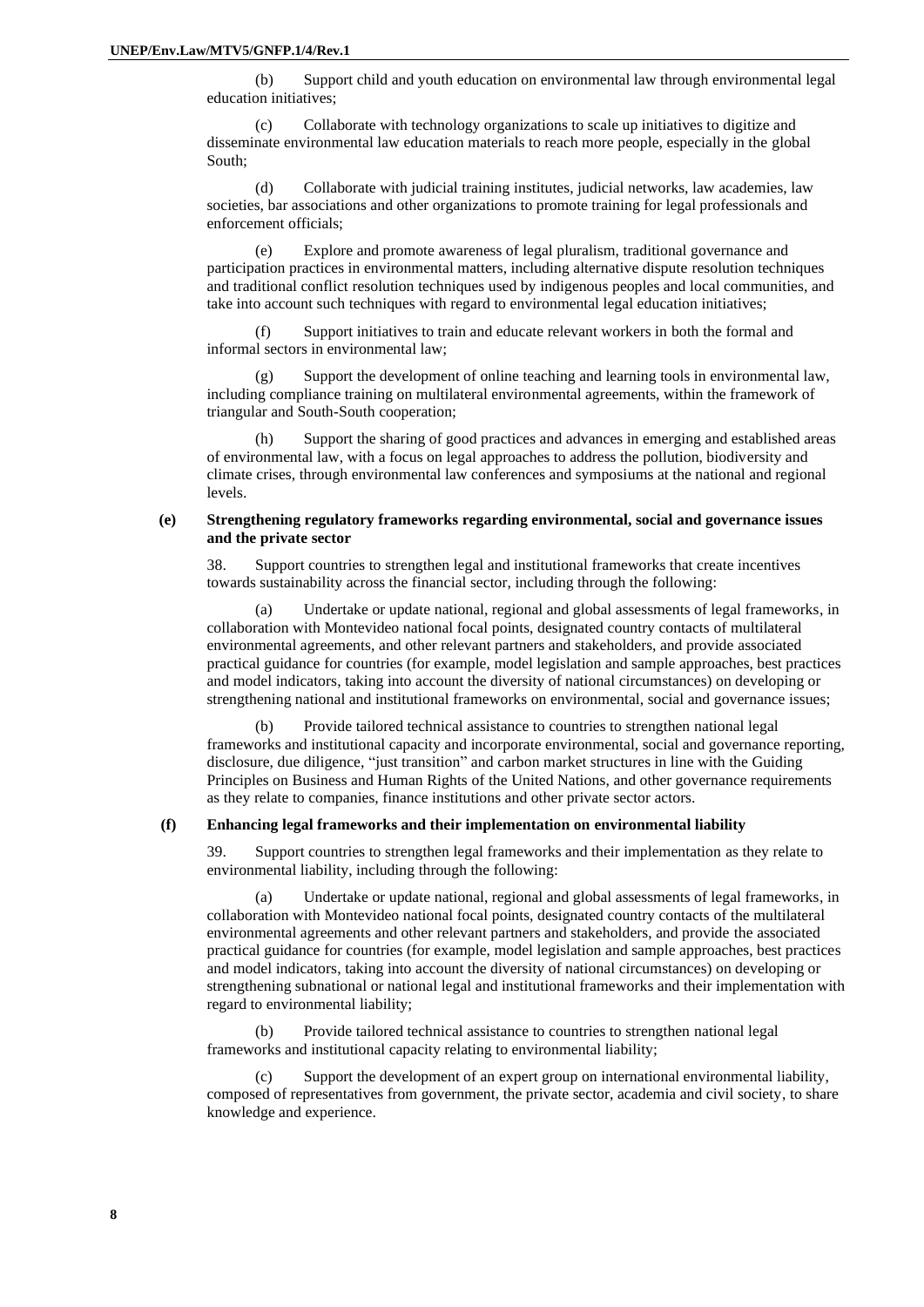#### **(g) Preventing and combating environmental crime through the law**

40. Support countries to strengthen legal frameworks and their implementation and enforcement, including those relating to multilateral environmental agreements and other international legal instruments relevant to environmental crime, including through the following:

Undertake research to examine definitional approaches to "environmental crime" and related legal concepts that address serious environmental harm, and develop guidelines for consideration under Montevideo Programme V;

(b) Undertake or update national, regional and global assessments of legal frameworks, in collaboration with Montevideo national focal points, designated country contacts of multilateral environmental agreements and other relevant partners and stakeholders, and provide associated practical guidance for countries (for example, model legislation and sample approaches, best practices and model indicators, taking into account the diversity of national circumstances) on developing or strengthening subnational, national, regional or global legal frameworks and their implementation with regard to environmental crime;

(c) Provide tailored technical assistance to countries to strengthen national legal frameworks and institutional capacity, including their implementation and enforcement, to meet the requirements of multilateral environmental agreements and other international legal instruments relating to environmental crime;

Design and deliver sustainable training courses on environmental crime for national enforcement authorities and other relevant stakeholders that include opportunities for the sharing of knowledge and experience among relevant actors, including through the use of e-learning resources;

(e) Prepare compilations of relevant environmental crime case law to be uploaded to the UNEP Judicial Portal.

## **V. Delivering support using the UNEP Law and Environment Assistance Platform and criteria for assessing requests**

41. UNEP-LEAP is the central delivery and coordination mechanism for information exchange and for the implementation of activities under the Programme. It is an online platform comprising three substantive and interconnected sections: a clearing-house mechanism for technical legal assistance for countries on environmental law, which includes a menu of services connected to the core objectives of the Programme; a knowledge base containing cutting-edge information on environmental law; and country profiles. The platform also provides supporting information on the Programme, including contact details for all national focal points, meeting documents, information on the steering committee for implementation and details of the Programme's partners. The secretariat launched UNEP-LEAP during the online segment of the first global meeting of national focal points, in June 2021.

42. Requests for support may be made to the secretariat, either by emailing [unepmontevideo@un.org](mailto:unep-montevideo@un.org) or by entering the request directly into the [UNEP-LEAP platform](file:///C:/Users/amandacabrejoleroux/Downloads/leap.unep.org) at [leap.unep.org.](https://leap.unep.org/) Once a request has been received, the secretariat will evaluate it in a transparent manner against the objectives of the Programme. In alignment with its paragraph 3, the Programme will deliver technical legal assistance for initiatives across the following broad categories:

(a) Support for the development of adequate and effective environmental legislation and legal frameworks to address environmental issues;

(b) Support to strengthen the effective implementation of environmental law, including support for enhanced capacity-building. Upon receipt of a request for assistance, the secretariat will use the following criteria to assess whether it can be considered under the Programme:

- (i) Alignment with the objectives of the Programme (para. 3 of the Programme);
- (ii) Alignment with the strategic activities of the Programme (para. 4 of the Programme);
- (iii) Alignment with the UNEP medium-term strategy for the period 2022–2025 and with the relevant rules and procedures of UNEP;
- (iv) Any future guidance to be provided by the global meetings of national focal points.